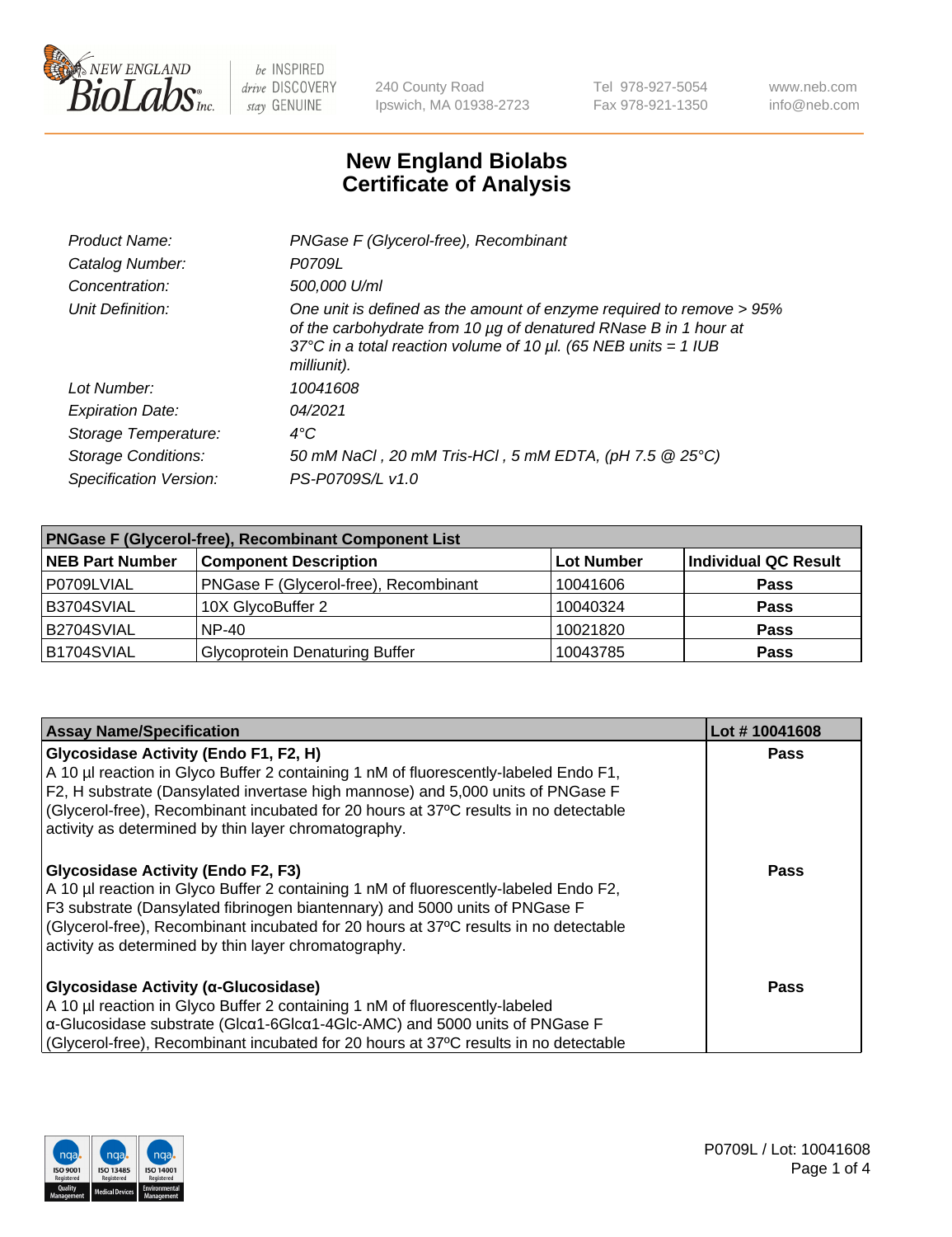

240 County Road Ipswich, MA 01938-2723 Tel 978-927-5054 Fax 978-921-1350

www.neb.com info@neb.com

| <b>Assay Name/Specification</b>                                                                                                                                                                                                                                                                                                                                                                         | Lot #10041608 |
|---------------------------------------------------------------------------------------------------------------------------------------------------------------------------------------------------------------------------------------------------------------------------------------------------------------------------------------------------------------------------------------------------------|---------------|
| activity as determined by thin layer chromatography.                                                                                                                                                                                                                                                                                                                                                    |               |
| Glycosidase Activity (α1-3 Fucosidase)<br>A 10 µl reaction in Glyco Buffer 2 containing 1 nM of fluorescently-labeled<br>α-Fucosidase substrate (Fucα1-3Galβ1-4GlcNAcβ1-3Galβ1-4Glc-AMC) and 5,000 of PNGase<br>F (Glycerol-free), Recombinant incubated for 20 hours at 37°C results in no<br>detectable activity as determined by thin layer chromatography.                                          | <b>Pass</b>   |
| Glycosidase Activity (a1-3 Galactosidase)<br>A 10 µl reaction in Glyco Buffer 2 containing 1 nM of fluorescently-labeled<br>α-Galactosidase substrate (Galα1-3Galβ1-4GlcNAc-AMC) and 5000 units of PNGase F<br>(Glycerol-free), Recombinant incubated for 20 hours at 37°C results in no detectable<br>activity as determined by thin layer chromatography.                                             | <b>Pass</b>   |
| Glycosidase Activity (a1-3 Mannosidase)<br>A 10 µl reaction in Glyco Buffer 2 containing 1 nM of fluorescently-labeled<br>α-Mannosidase substrate (Μanα1-3Μanβ1-4GlcNAc-AMC) and 5000 units of PNGase F<br>(Glycerol-free), Recombinant incubated for 20 hours at 37°C results in no detectable<br>activity as determined by thin layer chromatography.                                                 | <b>Pass</b>   |
| Glycosidase Activity (a1-6 Galactosidase)<br>A 10 µl reaction in Glyco Buffer 2 containing 1 nM of fluorescently-labeled<br>α-Galactosidase substrate (Galα1-6Galα1-6Glcα1-2Fru-AMC) and 5000 units of PNGase F<br>(Glycerol-free), Recombinant incubated for 20 hours at 37°C results in no detectable<br>activity as determined by thin layer chromatography.                                         | <b>Pass</b>   |
| Glycosidase Activity (α1-6 Mannosidase)<br>A 10 µl reaction in Glyco Buffer 2 containing 1 nM of fluorescently-labeled<br>α-Mannosidase substrate (Μanα1-6Μanα1-6(Μanα1-3)Man-AMC) and 5000 units of PNGase F<br>(Glycerol-free), Recombinant incubated for 20 hours at 37°C results in no detectable<br>activity as determined by thin layer chromatography.                                           | <b>Pass</b>   |
| Glycosidase Activity (β-Mannosidase)<br>A 10 µl reaction in Glyco Buffer 2 containing 1 nM of fluorescently-labeled<br>β-Mannosidase substrate (Manβ1-4Manβ1-4Man-AMC) and 5000 units of PNGase F<br>(Glycerol-free), Recombinant incubated for 20 hours at 37°C results in no detectable<br>activity as determined by thin layer chromatography.                                                       | Pass          |
| Glycosidase Activity (β-N-Acetylgalactosaminidase)<br>A 10 µl reaction in Glyco Buffer 2 containing 1 nM of fluorescently-labeled<br>$\beta$ -N-Acetylgalactosaminidase substrate (GalNAc $\beta$ 1-4Gal $\beta$ 1-4Glc-AMC) and 5000 units of<br>PNGase F (Glycerol-free), Recombinant incubated for 20 hours at 37°C results in no<br>detectable activity as determined by thin layer chromatography. | Pass          |

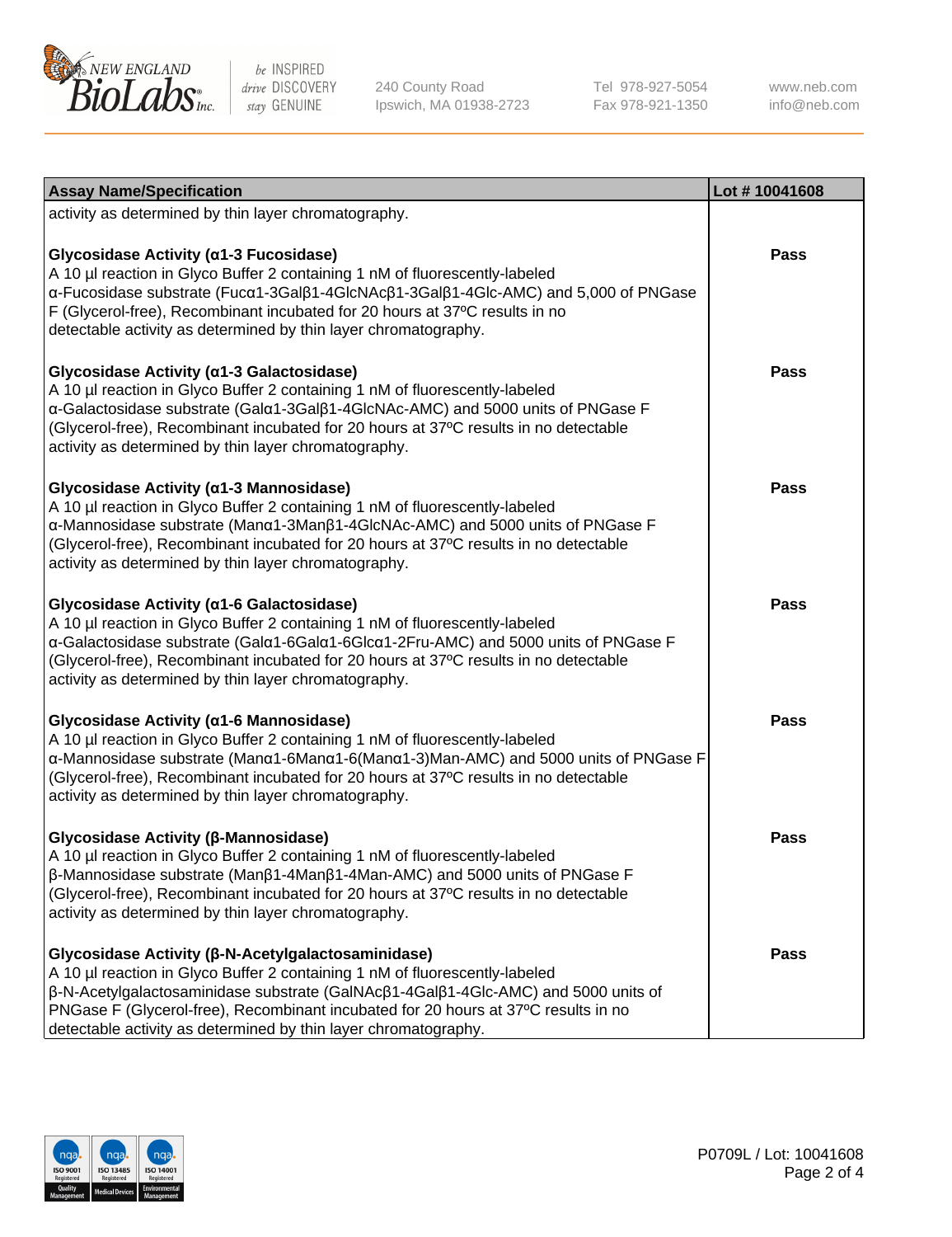

240 County Road Ipswich, MA 01938-2723 Tel 978-927-5054 Fax 978-921-1350 www.neb.com info@neb.com

| <b>Assay Name/Specification</b>                                                                                                                                                                                                                                                                                                                                                                    | Lot #10041608 |
|----------------------------------------------------------------------------------------------------------------------------------------------------------------------------------------------------------------------------------------------------------------------------------------------------------------------------------------------------------------------------------------------------|---------------|
| Glycosidase Activity (β-N-Acetylglucosaminidase)<br>A 10 µl reaction in Glyco Buffer 2 containing 1 nM of fluorescently-labeled<br>β-N-Acetylglucosaminidase substrate (GIcNAcβ1-4GIcNAcβ1-4GIcNAc-AMC) and 5000 units<br>of PNGase F (Glycerol-free), Recombinant incubated for 20 hours at 37°C results in<br>no detectable activity as determined by thin layer chromatography.                 | Pass          |
| Glycosidase Activity (β-Xylosidase)<br>A 10 µl reaction in Glyco Buffer 2 containing 1 nM of fluorescently-labeled<br>$\beta$ -Xylosidase substrate (Xyl $\beta$ 1-4Xyl $\beta$ 1-4Xyl $\beta$ 1-4Xyl-AMC) and 5000 units of PNGase F<br>(Glycerol-free), Recombinant incubated for 20 hours at 37°C results in no detectable<br>activity as determined by thin layer chromatography.              | <b>Pass</b>   |
| Glycosidase Activity (β1-3 Galactosidase)<br>A 10 µl reaction in Glyco Buffer 2 containing 1 nM of fluorescently-labeled<br>β-Galactosidase substrate (Galβ1-3GlcNAcβ1-4Galβ1-4Glc-AMC) and 5000 units of PNGase<br>F (Glycerol-free), Recombinant incubated for 20 hours at 37°C results in no<br>detectable activity as determined by thin layer chromatography.                                 | Pass          |
| Glycosidase Activity (β1-4 Galactosidase)<br>A 10 µl reaction in Glyco Buffer 2 containing 1 nM of fluorescently-labeled<br>$\beta$ -Galactosidase substrate (Gal $\beta$ 1-4GlcNAc $\beta$ 1-3Gal $\beta$ 1-4Glc -AMC) and 5000 units of<br>PNGase F (Glycerol-free), Recombinant incubated for 20 hours at 37°C results in no<br>detectable activity as determined by thin layer chromatography. | Pass          |
| <b>Protease Activity (SDS-PAGE)</b><br>A 20 µl reaction in 1X Glyco Buffer 2 containing 24 µg of a standard mixture of<br>proteins and a minimum of 10,000 units of PNGase F (Glycerol-free), Recombinant<br>incubated for 20 hours at 37°C, results in no detectable degradation of the protein<br>mixture as determined by SDS-PAGE with Coomassie Blue detection.                               | <b>Pass</b>   |
| <b>Protein Purity Assay (SDS-PAGE)</b><br>PNGase F (Glycerol-free), Recombinant is ≥ 95% pure as determined by SDS-PAGE<br>analysis using Coomassie Blue detection.                                                                                                                                                                                                                                | <b>Pass</b>   |
| Glycosidase Activity (α-N-Acetylgalactosaminidase)<br>A 10 µl reaction in Glyco Buffer 2 containing 1 nM of fluorescently-labeled<br>α-N-Acetylgalactosaminidase substrate (GalNAcα1-3(Fucα1-2)Galβ1-4Glc-AMC) and 5000<br>units of PNGase F (Glycerol-free), Recombinant incubated for 20 hours at 37°C<br>results in no detectable activity as determined by thin layer chromatography.          | <b>Pass</b>   |
| Glycosidase Activity (α-Neuraminidase)                                                                                                                                                                                                                                                                                                                                                             | <b>Pass</b>   |